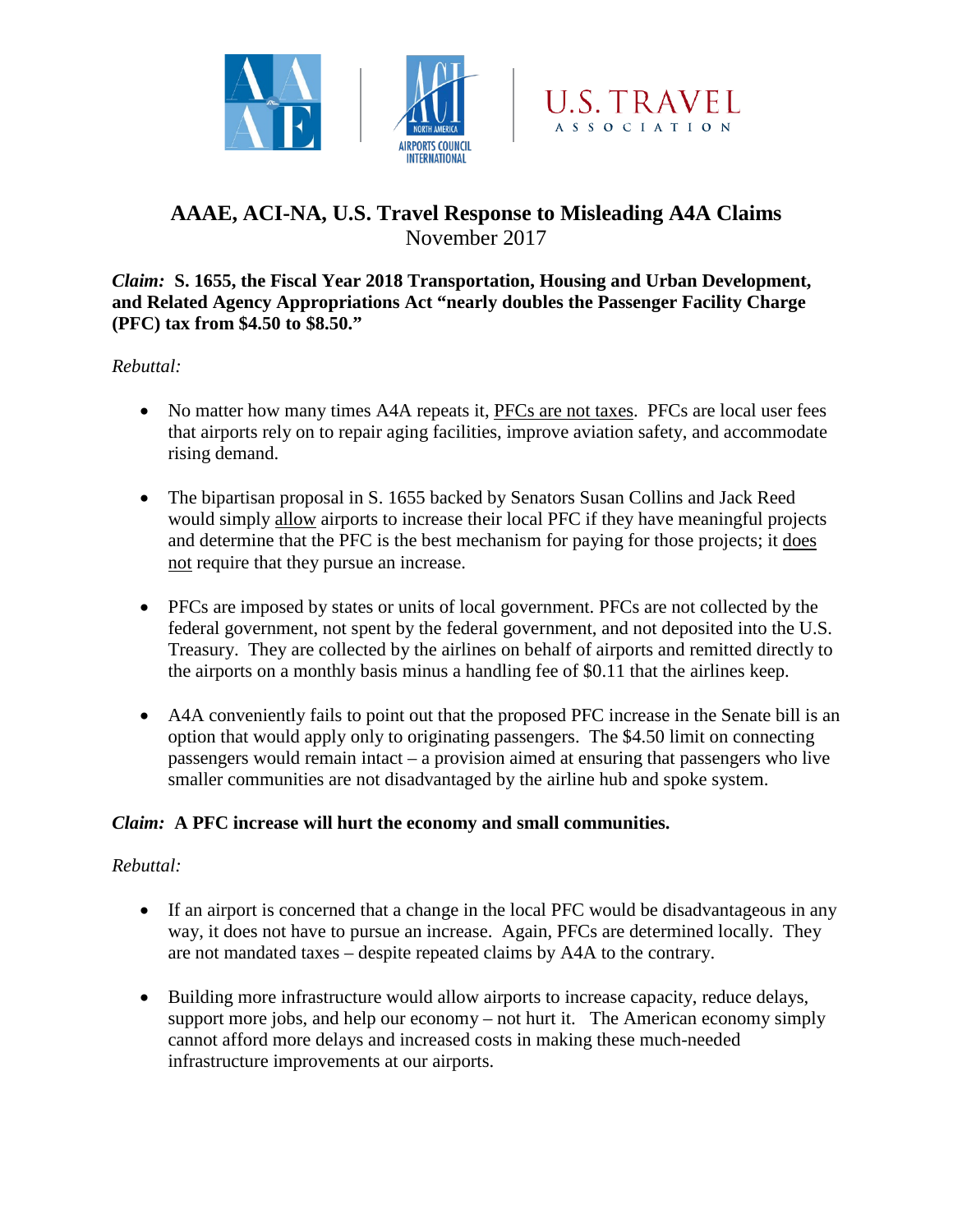- Absent an influx of federal funding, which is unlikely, additional PFC flexibility represents one of the only avenues available to provide smaller airports additional resources for critical infrastructure investment – a clear benefit to local airports and economies.
- The Senate proposal also limits any potential PFC increase to originating passengers only. This modest plan address concerns that have been raised regarding travelers from smaller and less populated communities who are often forced to change planes at connecting airports.
- Additionally, the Senate bill would recalibrate the federal Airport Improvement Program (AIP) so that large airports that choose to increase their PFC would forgo some AIP funding to the direct benefit of smaller airports. That's why this is a fair and balanced approach that would benefit large and small airports alike.

#### *Claim:* **"The Federal Aviation Administration (FAA) recently revealed that taxes collected from airline passengers – exceeding \$14 billion."**

# *Rebuttal:*

- The airlines would have a point if all the revenue collected from aviation excise taxes including airline passengers and general aviation users went to help airports repair aging infrastructure and accommodate rising passengers. But revenue from aviation excises taxes helps to fund the entire FAA – not just airport infrastructure.
- The fact is the vast majority of revenue from aviation excise taxes goes toward FAA Operations and other agency functions. Almost \$8 billion from the Airport and Airport and Airway Trust Fund went to FAA Operations in FY16. The agency's Facilities and Equipment account received another \$2.9 billion during the same year.
- It's ironic that the airlines often complain about being "over-taxed" even though they continue generate increasing amounts of revenue from \$25 bag fees and \$200 reservation change fees. Last year, airlines collected almost \$4.2 billion from bag fees and almost \$2.9 billion from reservation change fees for approximately \$7.1 billion in one year alone.
- Between 2008 and the second quarter of 2017 (the last quarter available), the airlines collected more than \$31.1 billion in bag fees and \$24.4 billion from reservation change fees for a total of approximately \$55.6 billion.

### *Claim: "***The Airport and Airway Trust Fund (AATF) has an unobligated balance of almost \$6 billion in FY2017."**

# *Rebuttal:*

• The Airport and Airway Trust Fund may currently have a healthy uncommitted balance. But that doesn't mean that AIP provides "ample funding to airports" or that Congress is going to suddenly appropriate substantially more funding for airport infrastructure projects.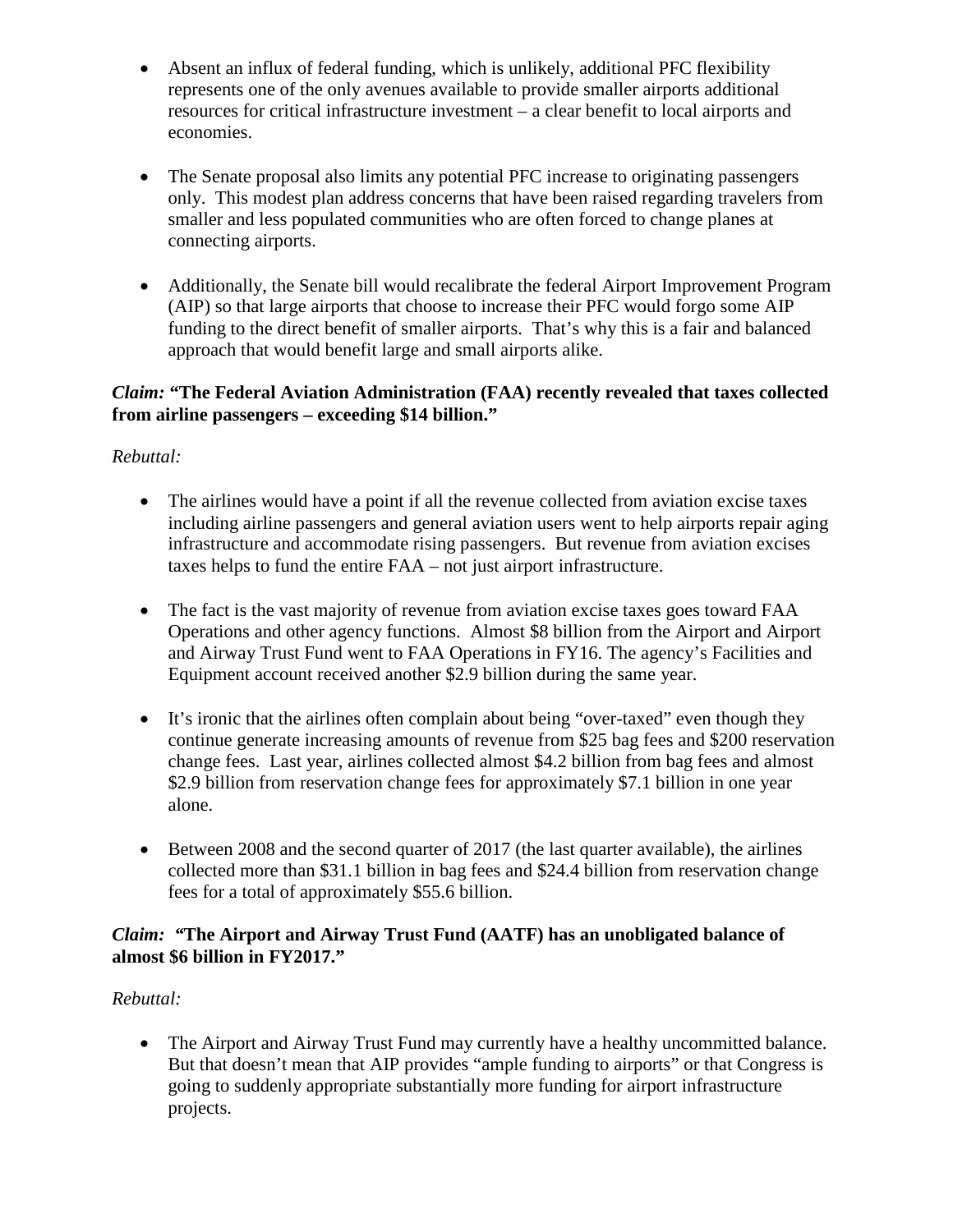- To the contrary, AIP only covers a fraction of airport capital needs. The FAA estimates that airports have \$6.5 billion in AIP-eligible projects annually. That's more than double the amount that Congress appropriated for airport improvements in FY17. ACI-NA estimates that airport infrastructure needs – including AIP-eligible and non-eligible projects – is approximately \$20 billion annually.
- According to ACI-NA, Airports have over \$100 billion in infrastructure needs over the next 5 years. Sixty percent of those projects are on the terminal side, which are not eligible for funding under the federal AIP grant program. That is why airports need control over their own local user fees to pay for these essential terminal projects
- Moreover, the uncommitted balance of the Trust Fund tends to fluctuate. It dipped to just \$300 million in 2009. The future of the Trust Fund may be a little murky because the airlines are relying increasingly on bag fees and other ancillary charges, which – unlike base air fares – are not subject to aviation excise taxes.
- The bag fee tax loophole alone costs the Trust Fund more than \$300 million annually. Between 2008 and the second quarter of 2017 (the last quarter available), the airlines collected nearly more than \$31.1 billion in bag fees.
- Since airline bag fees are not subject to the 7.5 percent aviation excise tax, the Trust Fund has lost more than \$2.3 billion in foregone revenue – funding that could have been used to pay for airport infrastructure projects, NextGen, and other FAA program. And that figure doesn't include the foregone revenue from other airline ancillary charges.

### *Claim:* **"….over \$100 billion of airport projects are underway or have been completed at the since 2008 at the top 30 airports alone."**

# *Rebuttal:*

- Airports have invested billions of dollars in airport infrastructure projects during the past several years. It is no secret that airports have used PFCs and other revenue to build runways, terminals, and other critical infrastructure projects.
- But completing a runway here and a new terminal there doesn't mean that our work is done. Airports still need to repair aging facilities and continue to invest in necessary safety, security, and capacity projects that benefit airports, airlines, and our passengers.
- According to ACI-NA's latest Airport Infrastructure Needs Survey, airports of all sizes require \$20 billion annually to fix aging runways and terminals, relieve congestion and delays, and spur new airline competition. The estimate is more than three times the \$6.4 billion that airports received in AIP funds and PFC revenue last year.

*Claim: "***In 2016, U.S. airports collected a record \$28.8 billion including \$11.4 billion in airline rents and fees, \$3.2 billion in existing in existing PFCs, \$9.7 billion in non-airline revenues (restaurants and other concessions) and \$3.4 billion from the FAA's Airport Improvement Program (AIP)."**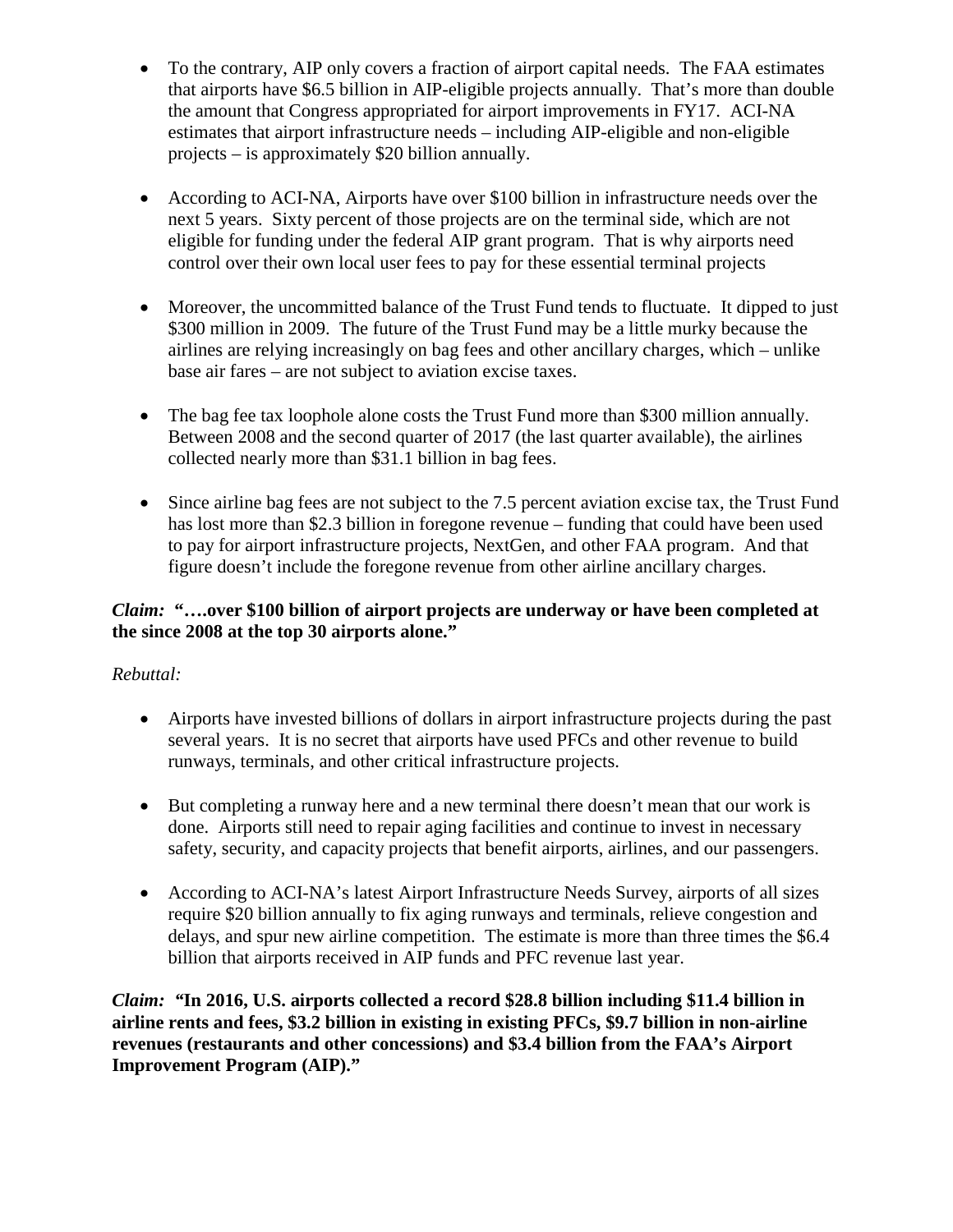### *Rebuttal:*

- The airlines argue that it isn't necessary to adjust the PFC cap because airports collected \$28.8 billion in 2016. The airlines might have a point if airports could have used all of that revenue for capital projects. But airports used most of that revenue to cover day-today operating expenses.
- The fact is the lion's share of the airline's estimate  $-\$20.2$  billion paid for airport operating expenses. Airports used operations revenue for personnel; firefighting; law enforcement; janitorial services; utilities like electricity, water, and heating and cooling.
- Even our airline friends would have to admit that it's hard to run an airport without any employees to clear runways, without any firefighters available to respond to an emergency, without any law enforcement personnel, and without any electricity.
- A4A's claim that indicates that airports received \$3.4 billion is also misleading because airports didn't actually receive that full amount for their capital projects. Of the \$3.35 billion that Congress appropriated for AIP in that fiscal year, less than \$3.2 billion was designated for airport capital projects.
- We realize that it is highly unlikely that Congress will appropriate a massive increase in federal spending for airport infrastructure projects. We're merely asking that Congress allow airports to generate more local revenue themselves so they can build the safety, security, and capacity projects they need to accommodate rising demand.

### *Claim:* **Airports have a "record high amount of cash reserves, reaching \$14.2 billion in FY2017 and "low-interest bond capabilities."**

### *Rebuttal on Cash Reserves:*

- Airports are often required to have uncommitted reserves for bond covenants.If airports didn't have those reserves on hand, their credit rating would likely be downgraded. A lower bond rating would increase airport borrowing costs, which airports would be forced to pass on to airlines and other tenants.
- It's odd for the airlines to suggest that airports should have less unrestricted cash, since doing so could result in higher borrowing costs and ultimately higher fees for the airlines themselves.
- Airports often use some of their unrestricted cash to begin building infrastructure projects while they are waiting for the FAA to distribute AIP funding. This temporary source of revenue was particularly important when AIP funding was held up as a result of repeated short-term extensions and government shutdowns.
- Like many Americans and businesses around the country, airports also wisely put aside revenue so they have resources on hand in case of an emergency. Reserve funds allow airports to prepare for natural disasters and for times when incoming revenue suddenly drops such as when a carrier unexpectedly terminates service.
- What the airlines don't highlight is the fact that airports also had approximately \$88 billion in debt 2017 – far more than the amount of unrestricted cash.